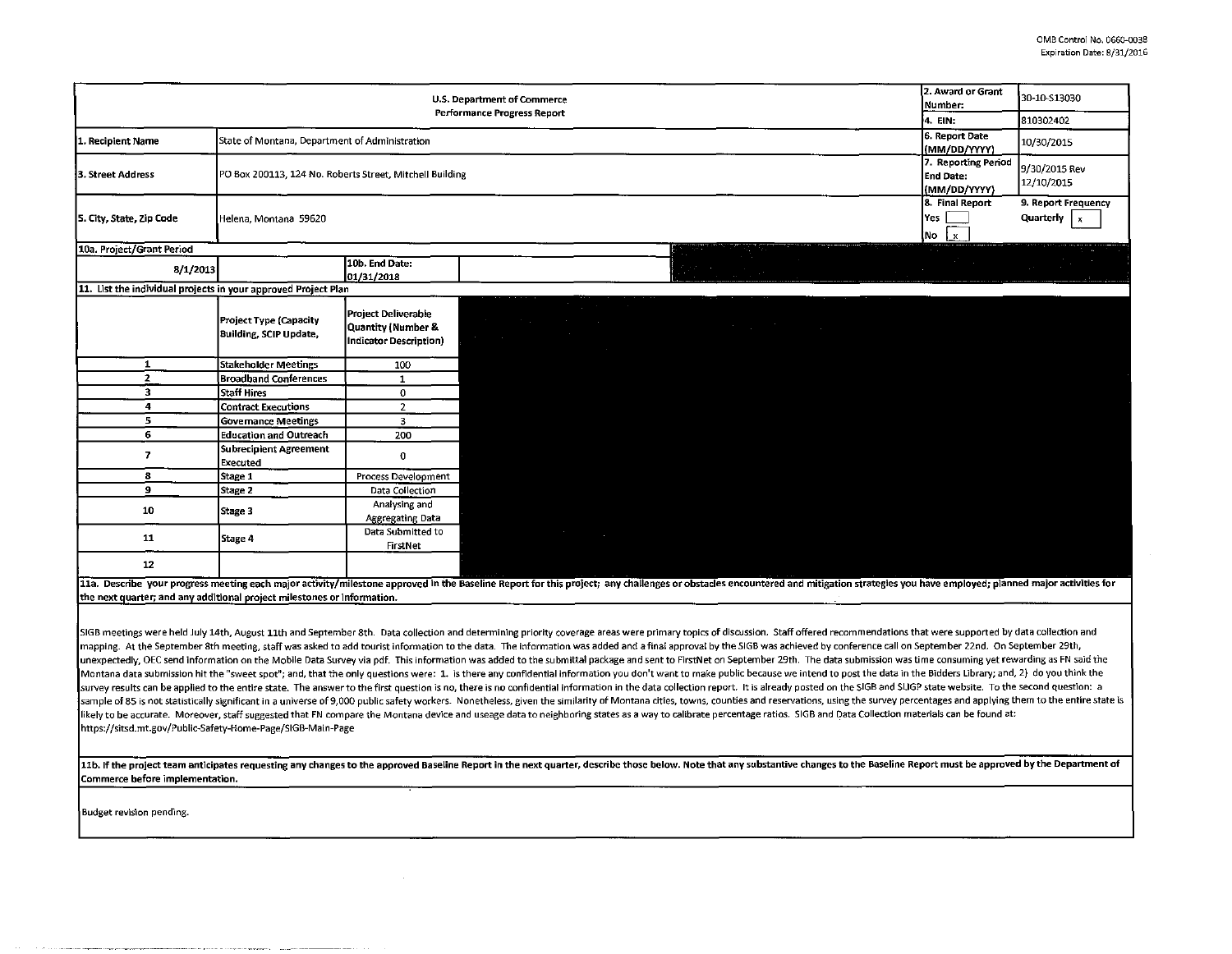## 11c. Provide any other information that would be useful to NTIA as it assesses this project's progress.

As a follow-up to our tribal meeting of June 9th, we hosted a meeting on August 21st with the tribal nations. The purpose was to get input into tribal coverage area priorities. Staff generated individual maps for each rese Rocky Boy, Fort Belnap and Fort Peck tribes were in attendence. The Crow, Northern Cheyenne and Salish Kootenai were not in attendence. At the recommendation of Carl Rebstock, we contracted with Richard Broncheau to moderate/conduct the meeting. Although the maps were well received, there were no definitive priority coverage areas defined. Nonetheless, the SIGB included the tribal nations in its first recommendation to provide LTE 4 c county seats and tribal headquarters. Note too that the Governor's Office of Indian Affairs is actively working with the seven tribal nations on the promise of FN and the Director has a seat on the SIGB. Note too that two on the Tribal meeting and contributed to the discussion.

lld. Describe any success stories or best practices you have identified. Please be as specific as possible.

12. Personnel

12a. If the project is not fully staffed, describe how any lack of staffing may impact the project's time line and when the project will be fully staffed.

| 12b. Staffing Table                                                                                                                   |                                                                           |  |                                                                                                                                                                                                                                                                |                      |                               |                   |                 |                                         |                                          |  |
|---------------------------------------------------------------------------------------------------------------------------------------|---------------------------------------------------------------------------|--|----------------------------------------------------------------------------------------------------------------------------------------------------------------------------------------------------------------------------------------------------------------|----------------------|-------------------------------|-------------------|-----------------|-----------------------------------------|------------------------------------------|--|
| Job Title                                                                                                                             | FTE%                                                                      |  |                                                                                                                                                                                                                                                                |                      |                               |                   |                 |                                         | Change                                   |  |
| SLIGP Project MGT (Inkind)                                                                                                            | 100%                                                                      |  | Work with and prepare presentations for SIGB; quarterly reports; supervise OR Coordinator; data collection for FN; prepare RFP, Contracts, MOU's;<br>No Change                                                                                                 |                      |                               |                   |                 |                                         |                                          |  |
| SPOC (Inkind)                                                                                                                         | 5%                                                                        |  | Single Point of Contact, Contract Officer, Supervises Bureau Chief and SLIGP Program Manager<br>No Change                                                                                                                                                      |                      |                               |                   |                 |                                         |                                          |  |
| <b>PSCB Bureau Chief (Inkind)</b>                                                                                                     | 20%                                                                       |  | Meeting and Conference attendence; Supervises SLIGP Program Manager<br>No Change                                                                                                                                                                               |                      |                               |                   |                 |                                         |                                          |  |
| PSCB Fiscal MGT (Ink)                                                                                                                 | 3%                                                                        |  | Liasion with State Accounting; fiscal reporting and procurement<br>No Change                                                                                                                                                                                   |                      |                               |                   |                 |                                         |                                          |  |
| OR Coordinator (Fed)                                                                                                                  | 100%                                                                      |  | Contact with meeting facilitator; Schedule regional, state and local tribal meetings; develop contacts with local and tribal PSE's; Distribute FN materials;<br>No Change<br>maintain website content with AA; Support SPOC, Bureau Chief and Project Manager. |                      |                               |                   |                 |                                         |                                          |  |
| AA to SIGB (Fed)                                                                                                                      | 50%                                                                       |  | Maintain SIGB and SLIGP Web Sites; keep SIGB attendence records, minutes, scheduling, meeting set-up, travel claims processing from SIGB Members; and, No Change                                                                                               |                      |                               |                   |                 |                                         |                                          |  |
| 13. Subcontracts (Vendors and/or Subrecipients)                                                                                       |                                                                           |  |                                                                                                                                                                                                                                                                |                      |                               |                   |                 |                                         |                                          |  |
| 13a. Subcontracts Table - include all subcontractors. The totals from this table must equal the "Subcontracts Total" in Question 14f. |                                                                           |  |                                                                                                                                                                                                                                                                |                      |                               |                   |                 |                                         |                                          |  |
| Name                                                                                                                                  | <b>Subcontract Purpose</b>                                                |  | Түре<br>(Vendor/Subrec.)                                                                                                                                                                                                                                       | RFP/RFQ Issued (Y/N) | Contract<br>Executed<br>(Y/N) | <b>Start Date</b> | <b>End Date</b> | <b>Total Federal Funds</b><br>Allocated | <b>Total Matching Funds</b><br>Allocated |  |
| Montana State Library                                                                                                                 | Generate Baseline Data Maps                                               |  | State Agency                                                                                                                                                                                                                                                   | No.                  | Y                             | 7/1/2015          | 9/30/2015       | \$17,172.00                             |                                          |  |
| <b>Meeting Facilitator</b>                                                                                                            | Arrange a series of 18 regional meetings x 3 and 7<br>tribal meetings x 3 |  | Vendor                                                                                                                                                                                                                                                         | Yes                  | N                             |                   |                 | Subject to bid                          |                                          |  |
| Namerican Consultant                                                                                                                  | Facilitate Helena Meeting with Tribal Nations                             |  | l Vendor                                                                                                                                                                                                                                                       | NO.                  |                               | 8/17/2015         | 9/1/2015        | \$3,700.00                              |                                          |  |
| 13b. Describe any challenges encountered with vendors and/or subrecipients.                                                           |                                                                           |  |                                                                                                                                                                                                                                                                |                      |                               |                   |                 |                                         |                                          |  |

The Montana State Library will be extended because there may be additional requests from FN. Staff has discussed extending the Contract with the Library GIS supervisor and staff and they are willing to offer their services extension has not been formalized but is an action item for November, 2015. Additionally, the Meeting Facilitator will be selected in November, 2015. The RFP proposals have been received and the selection committee and rul The next step is ranking the three (3) proposals and holding a public meeting to go over the rankings and make a selection.